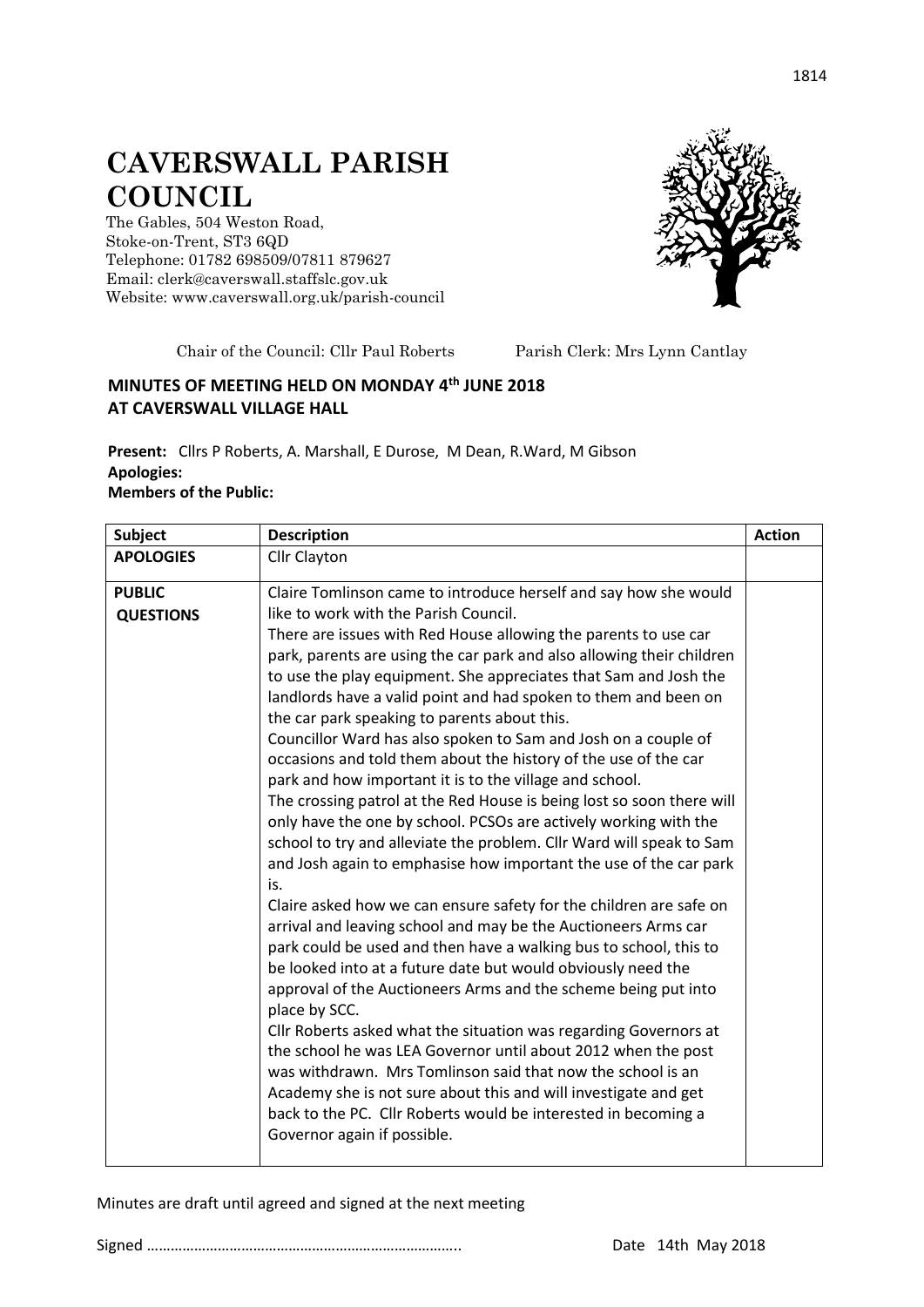|                                                                                                                                                    | <b>Action</b> |
|----------------------------------------------------------------------------------------------------------------------------------------------------|---------------|
| It was resolved that the minutes of the previous month's meeting<br><b>MINUTES</b>                                                                 |               |
| were to be signed as a true and correct record.                                                                                                    |               |
| <b>DECLARATION OF</b><br>Cllrs Roberts and Durose re planning matters                                                                              |               |
| <b>INTEREST</b>                                                                                                                                    |               |
| County Councillor - see report attached<br><b>REPORTS</b>                                                                                          |               |
| District Councillor - Local Plan has gone to Inspectors and are<br><b>COUNTY/DISTRICT</b>                                                          |               |
| <b>COUNCILLORS</b><br>waiting for their report.                                                                                                    |               |
| Nothing to report.<br>HANDYMAN/                                                                                                                    |               |
| <b>LENGTHSMAN</b><br>Email received re over grown hedge on School Lane Clerk to<br>Clerk                                                           |               |
| contact the relevant householders.                                                                                                                 |               |
| <b>MATTERS ARISING</b><br><b>HIGHWAYS ISSUES:</b>                                                                                                  |               |
| Clerk<br><b>FROM PREVIOUS</b><br>56/18– Grids and Drains – Clerk to check report re the large                                                      |               |
| pothole on Roughcote Lane.<br><b>MEETINGS</b>                                                                                                      |               |
| 57/18-Footpaths-no report                                                                                                                          |               |
| 58/18 - Village Signs - Caverswall                                                                                                                 |               |
| (46/18, 31/18, 17/18, 3/18, 160/17. 141/17, 126/17, 114/17,                                                                                        |               |
| 101/17, 83/17)                                                                                                                                     |               |
| Still waiting - Cllrs Roberts and Gibson to chase.                                                                                                 | PR/MG         |
| 59/18 Defibrillator - Locations/Installation                                                                                                       |               |
| (47/18, 32/18, 18/18, 5/18, 5/18, 162/17, 143/17, 128/17, 116/17,                                                                                  |               |
| 103/17, 87/17)                                                                                                                                     |               |
| The one at the Auctioneers Arms is now back on the wall, once                                                                                      |               |
| West Midlands Ambulance Service have been advised it will be                                                                                       |               |
| operational. Awaiting confirmation that the other defibrillator can                                                                                |               |
| go at Hardiwick Kennels.                                                                                                                           |               |
| Clerk to contact Chad Bloor re defibrillator training for the staff at<br>Clerk                                                                    |               |
| St Filumenas.                                                                                                                                      |               |
| 60/18- Flag pole for the village                                                                                                                   |               |
| (48/18, 34/18, 19/18, 6/18, 162/17, 145/17, 130/17, 118/17,                                                                                        |               |
| 105/17, 89/17)                                                                                                                                     |               |
| Awaiting on supplier to confirm price before installation is done.                                                                                 |               |
| 61/18 - Auctioneers Arms - update                                                                                                                  |               |
| Investors evening on Friday 18 <sup>th</sup> May and opens officially at 2pm on                                                                    |               |
| Saturday 19th May by the Leek Town Crier.                                                                                                          |               |
| 62/18 - 7.5-ton restriction or Not suitable from HGV signs -                                                                                       |               |
| <b>Catchums Corner area</b>                                                                                                                        |               |
| (51, 37/18, 24/18, 14/18)                                                                                                                          |               |
| Still ongoing with C Cllr Ward.<br><b>RW</b>                                                                                                       |               |
| 63/18 WW1 Centenary                                                                                                                                |               |
| (53/18, 38/18, 27/18)                                                                                                                              |               |
| Clerk has sent order to Royal British Legion regarding the "Silent                                                                                 |               |
| Soldier" and is awaiting confirmation and instructions re payment<br>of donation.                                                                  |               |
|                                                                                                                                                    |               |
| Clerk has got the grant application from SMDC and will email Kath<br>Roberts of Historical Society for information on what the event will<br>Clerk |               |
| entail.                                                                                                                                            |               |
|                                                                                                                                                    |               |

Minutes are draft until agreed and signed at the next meeting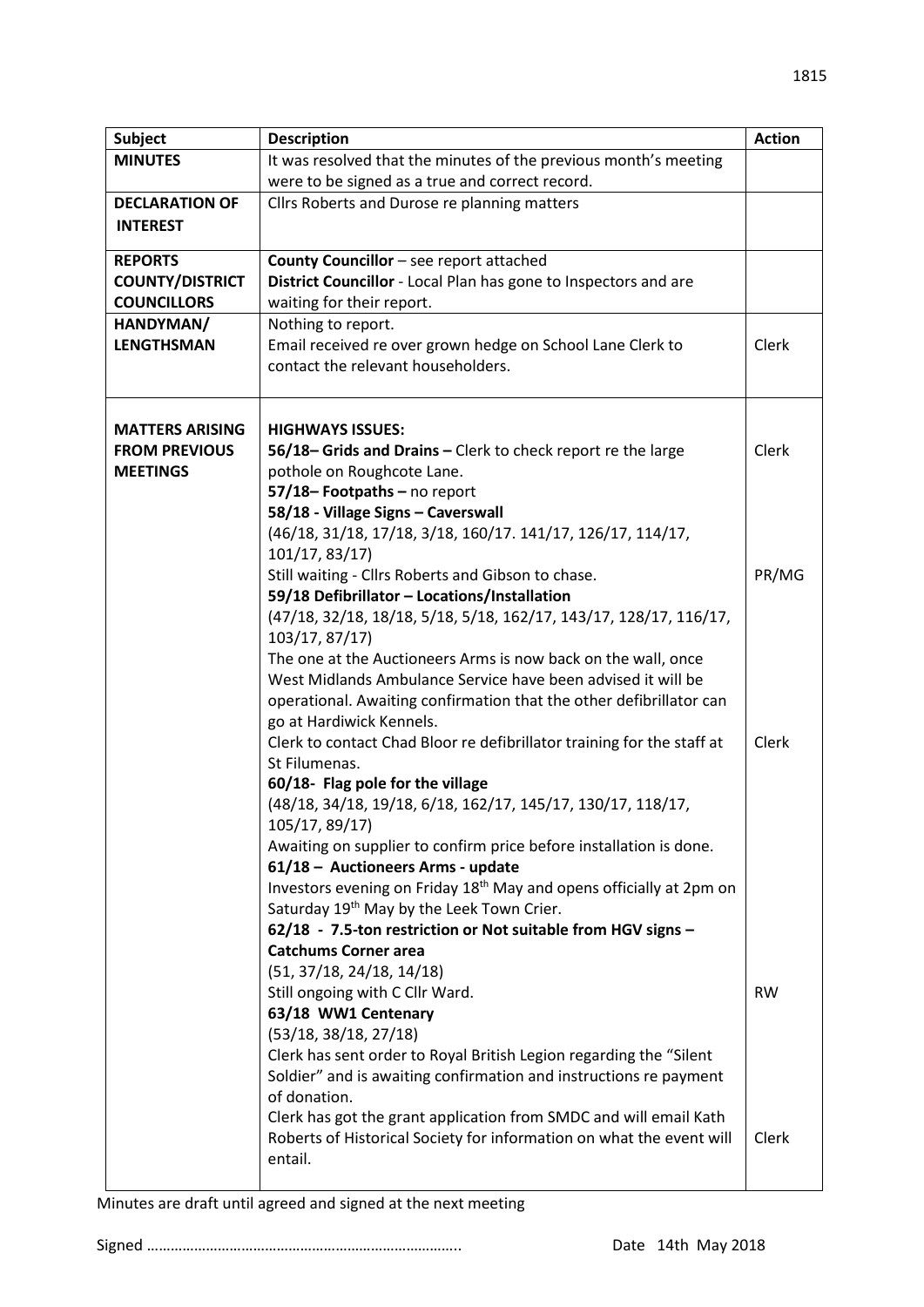| Subject               | <b>Description</b>                                                               | <b>Action</b> |
|-----------------------|----------------------------------------------------------------------------------|---------------|
|                       |                                                                                  |               |
|                       | 64/18 GDPR                                                                       |               |
|                       | (54/18, 42/18)                                                                   |               |
|                       | The Government have amended this so that Parish Councils do not                  |               |
|                       | need a Data Protection Officer. Clerk will be sending all Councillors            | Clerk         |
|                       | an email about their personal data held by the Parish Council.                   |               |
|                       | 65/18 Bus Service in Caverswall                                                  |               |
|                       | Response to Clerks email to Scragg's advises that the understand                 |               |
|                       | that Stoke on Trent City Council are giving the service to another               |               |
|                       | company, but no written confirmation has been received by them.                  | Clerk         |
|                       | Clerk to contact SoT CC for update on this.                                      |               |
|                       | 66/18 Damaged Height Restriction sign                                            |               |
|                       | (55/18) On going                                                                 |               |
|                       | <b>Unresolved Items: none</b>                                                    |               |
| <b>CORRESPONDENCE</b> | <b>TSB</b><br><b>Bank Statement</b>                                              |               |
|                       |                                                                                  |               |
| <b>FINANCE</b>        | 67/18- Accounts                                                                  |               |
| <b>AND</b>            | Payments:                                                                        |               |
| <b>ANNUAL RETURN</b>  | The following accounts were approved for payment: -                              |               |
|                       | Mrs L Cantlay - Clerk Salary and Expenses - May<br>£249.77 *                     |               |
|                       | Town & Country Services - April invoice<br>$\ast$<br>£228.00                     |               |
|                       | $***$<br>AED Donate - replacement pads for Defibrillator<br>£35.00               |               |
|                       | TOTAL PAYMENTS THIS MONTH - £512.77                                              |               |
|                       | $\ast$<br>- indicates payments to be made via Internet Banking Faster            |               |
|                       | Payment approved at meeting.                                                     |               |
|                       | ** - payment made at Bank during TSB technical problems on 30 <sup>th</sup>      |               |
|                       | April 2018                                                                       |               |
|                       | Transfer: £500.00                                                                |               |
|                       | <b>Receipts:</b>                                                                 |               |
|                       | Bank Interest (both accounts $-$ ) - £0.93                                       |               |
|                       | SMDC - Precept - first payment - £4500.00                                        |               |
|                       | HMRC VAT repayment - £2163.79                                                    |               |
|                       | Total Receipts - £6664.72                                                        |               |
|                       | Bank Accounts (after any payment or receipts made):<br>Current Account - £244.55 |               |
|                       | Instant Access Account - £16,089.96                                              |               |
|                       | Contingency Account - £12.115.87                                                 |               |
|                       | <b>ANNUAL RETURN:</b>                                                            |               |
|                       | Internal Audit completed. Annual Return completed and signed                     | Clerk         |
|                       | during the meeting. Clerk now to send to External Auditors and                   |               |
|                       | necessary copies to be put on the website.                                       |               |
|                       | 68/18                                                                            |               |
| <b>PLANNING</b>       | <b>Applications:</b>                                                             |               |
| <b>MATTERS</b>        | SMD/2018/0084 - Roughcote Hall Farm - Demolishment of existing                   |               |
|                       | storage unit - proposed single storey 5 bed car home for adults                  |               |
|                       | (18-65) with learning disabilities - No objection subject to                     | Clerk         |
|                       | neighbours approval                                                              |               |
|                       |                                                                                  |               |

Minutes are draft until agreed and signed at the next meeting